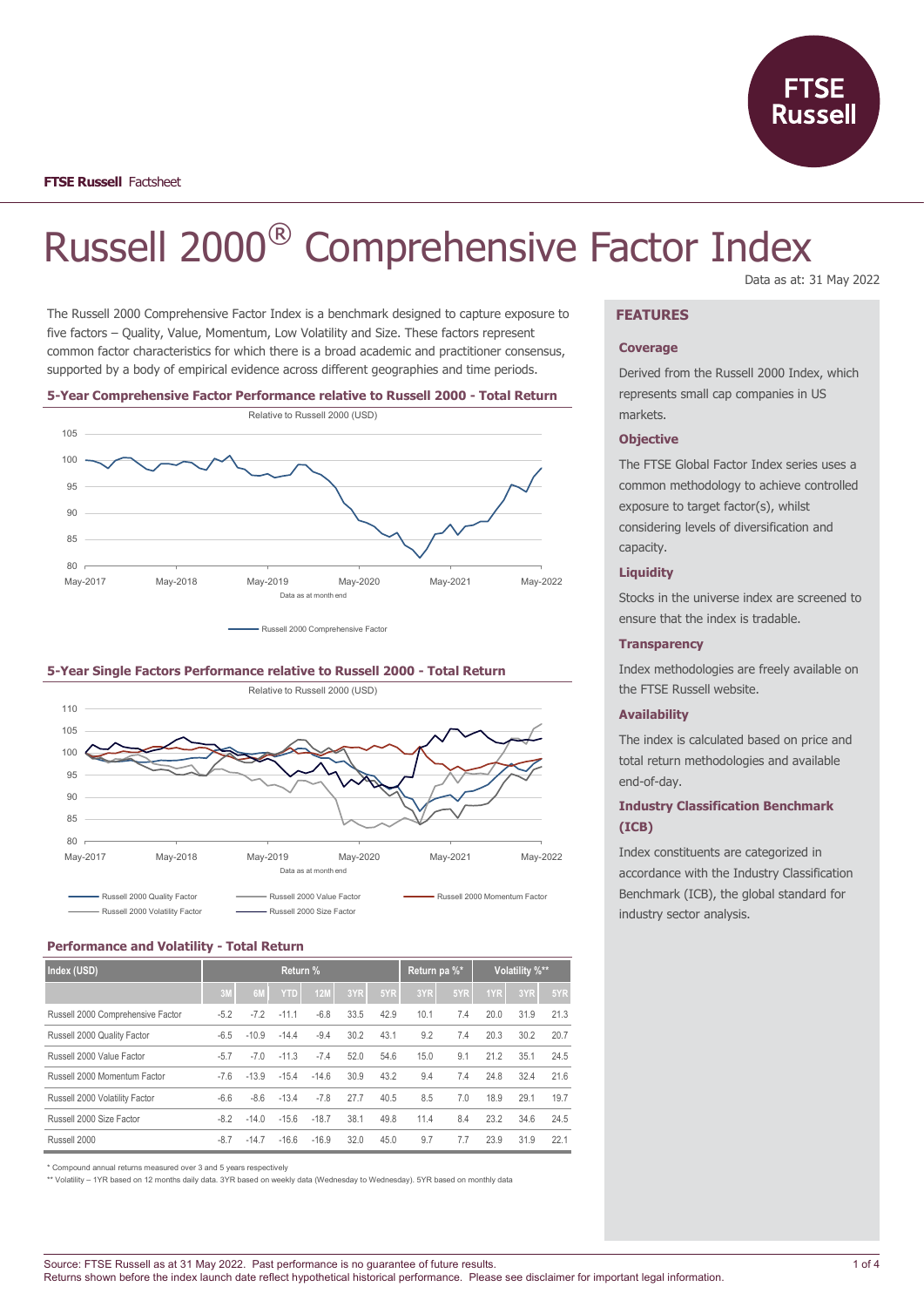### **Year-on-Year Performance - Total Return**

| Index % (USD)                        | 2012 | 2013 | 2014 | 2015   | 2016 | 2017 | 2018    | 2019 | 2020 | 2021 |
|--------------------------------------|------|------|------|--------|------|------|---------|------|------|------|
| Russell 2000 Comprehensive<br>Factor | 16.9 | 41.9 | 5.4  | $-0.4$ | 29.1 | 9.5  | $-9.7$  | 21.0 | 2.5  | 27.7 |
| Russell 2000 Quality Factor          | 15.2 | 38.0 | 5.6  | $-2.8$ | 24.2 | 11.5 | $-7.9$  | 22.5 | 8.6  | 23.4 |
| Russell 2000 Value Factor            | 17.6 | 42.3 | 4.7  | $-8.7$ | 28.0 | 10.6 | $-14.6$ | 22.7 | 8.6  | 35.9 |
| Russell 2000 Momentum Factor         | 16.0 | 40.4 | 4.5  | $-1.4$ | 18.4 | 14.6 | $-11.9$ | 25.8 | 20.3 | 12.1 |
| Russell 2000 Volatility Factor       | 15.8 | 37.7 | 6.7  | $-1.2$ | 25.7 | 10.7 | $-8.9$  | 25.7 | 4.2  | 23.2 |
| Russell 2000 Size Factor             | 17.8 | 44.8 | 3.4  | $-6.9$ | 23.9 | 13.0 | $-11.5$ | 22.2 | 15.9 | 24.1 |
| Russell 2000                         | 16.3 | 38.8 | 4.9  | $-4.4$ | 21.3 | 14.6 | $-11.0$ | 25.5 | 20.0 | 14.8 |

# **Return/Risk Ratio and Drawdown - Total Return**

| Index (USD)                       |        | <b>Return/Risk Ratio</b> |     |             | Drawdown (%) |         |         |             |
|-----------------------------------|--------|--------------------------|-----|-------------|--------------|---------|---------|-------------|
|                                   | 1YR    | 3YR                      | 5YR | <b>10YR</b> | 1YR          | 3YR     | 5YR     | <b>10YR</b> |
| Russell 2000 Comprehensive Factor | $-0.3$ | 0.3                      | 0.3 | 0.7         | $-19.8$      | $-44.2$ | $-45.5$ | $-45.5$     |
| Russell 2000 Quality Factor       | $-0.4$ | 0.2                      | 0.4 | 0.6         | $-23.1$      | $-41.1$ | $-41.5$ | $-41.5$     |
| Russell 2000 Value Factor         | $-0.3$ | 0.4                      | 0.4 | 0.6         | $-19.1$      | $-46.8$ | $-48.6$ | $-48.6$     |
| Russell 2000 Momentum Factor      | $-0.6$ | 0.2                      | 0.3 | 0.6         | $-29.2$      | $-41.3$ | $-42.1$ | $-42.1$     |
| Russell 2000 Volatility Factor    | $-0.4$ | 0.2                      | 0.4 | 0.7         | $-20.3$      | $-41.0$ | $-41.0$ | $-41.0$     |
| Russell 2000 Size Factor          | $-0.8$ | 0.3                      | 0.3 | 0.6         | $-29.2$      | $-45.6$ | $-48.4$ | $-48.4$     |
| Russell 2000                      | $-0.7$ | 0.2                      | 0.3 | 0.6         | $-29.2$      | $-41.7$ | $-41.8$ | $-41.8$     |

Return/Risk Ratio – based on compound annual returns and volatility in Performance and Volatility table Drawdown - based on daily data

# **Top 10 Constituents - Russell 2000 Comprehensive Factor**

| <b>Constituent</b>          | <b>ICB Sector</b>                     | Net MCap (USDm) | Wgt % |
|-----------------------------|---------------------------------------|-----------------|-------|
| Ingles Markets CI A         | Personal Care Drug and Grocery Stores | 13.074          | 0.50  |
| SpartanNash                 | Personal Care Drug and Grocery Stores | 11.439          | 0.44  |
| Schnitzer Steel             | Industrial Metals and Mining          | 10.518          | 0.41  |
| Boise Cascade Company       | <b>Industrial Materials</b>           | 8.896           | 0.34  |
| <b>Commercial Metals</b>    | Industrial Metals and Mining          | 8.168           | 0.31  |
| Insteel Inds                | <b>Construction and Materials</b>     | 8.025           | 0.31  |
| MYR Group Inc.              | <b>Construction and Materials</b>     | 7.880           | 0.30  |
| First Interstate Bancsystem | <b>Banks</b>                          | 7.810           | 0.30  |
| ScanSource                  | Technology Hardware and Equipment     | 7,452           | 0.29  |
| CoreCivic                   | <b>Industrial Support Services</b>    | 7.395           | 0.29  |
| <b>Totals</b>               |                                       | 90,656          | 3.50  |

# **INFORMATION**

### **Index Universe**

Russell 2000

**Index Launch**

22 June 2016

**Base Date**

20 September 2013

**Base Value**

1000

# **Investability Screen**

Actual free float and liquidity screen applied to underlying

### **Index Calculation**

Index calculated real time and end-of-day

**End-of-Day Distribution**

Via FTP and email

# **Currency**

USD, EUR, GBP, JPY, AUD, Local

# **Review Dates**

Semi-annually in June and December

### **History**

Available from June 2007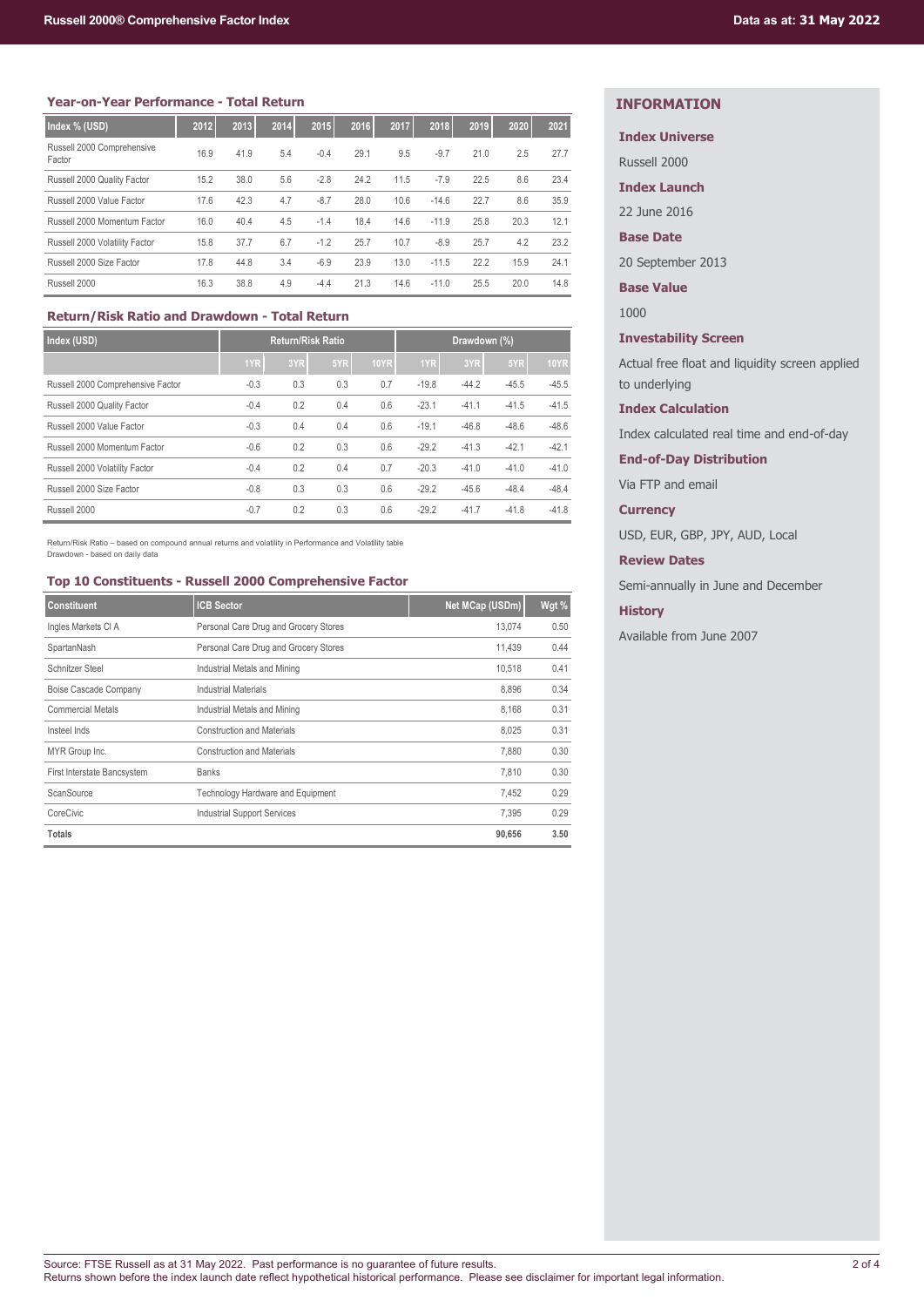### **ICB Supersector Breakdown - Russell 2000 Comprehensive Factor**

| <b>ICB Code</b> | <b>ICB Supersector</b>                | No. of Cons | Net MCap (USDm) | Wgt %  |
|-----------------|---------------------------------------|-------------|-----------------|--------|
| 1010            | Technology                            | 143         | 190,054         | 7.33   |
| 1510            | Telecommunications                    | 38          | 61,374          | 2.37   |
| 2010            | <b>Health Care</b>                    | 186         | 200,059         | 7.71   |
| 3010            | <b>Banks</b>                          | 186         | 438,252         | 16.90  |
| 3020            | <b>Financial Services</b>             | 72          | 126,323         | 4.87   |
| 3030            | Insurance                             | 37          | 61,807          | 2.38   |
| 3510            | Real Estate                           | 100         | 238,468         | 9.20   |
| 4010            | Automobiles and Parts                 | 14          | 21,472          | 0.83   |
| 4020            | <b>Consumer Products and Services</b> | 97          | 159,131         | 6.14   |
| 4030            | Media                                 | 21          | 42,700          | 1.65   |
| 4040            | Retailers                             | 62          | 103,598         | 3.99   |
| 4050            | <b>Travel and Leisure</b>             | 41          | 25,252          | 0.97   |
| 4510            | Food Beverage and Tobacco             | 36          | 71,662          | 2.76   |
| 4520            | Personal Care Drug and Grocery Stores | 20          | 57,393          | 2.21   |
| 5010            | <b>Construction and Materials</b>     | 41          | 101,255         | 3.90   |
| 5020            | Industrial Goods and Services         | 202         | 408,252         | 15.74  |
| 5510            | <b>Basic Resources</b>                | 36          | 85,323          | 3.29   |
| 5520            | Chemicals                             | 21          | 47,628          | 1.84   |
| 6010            | Energy                                | 65          | 76,660          | 2.96   |
| 6510            | Utilities                             | 34          | 76,585          | 2.95   |
| <b>Totals</b>   |                                       | 1452        | 2,593,247       | 100.00 |

**Index Characteristics - Russell 2000 Comprehensive Factor**

| <b>Attributes</b>       | Russell 2000 Comprehensive Factor |
|-------------------------|-----------------------------------|
| Number of constituents  | 1452                              |
| Dividend Yield %        | 1.84                              |
| Constituent (Wgt %)     |                                   |
| Average                 | 0.07                              |
| Largest                 | 0.50                              |
| Median                  | 0.06                              |
| Top 10 Holdings (Wgt %) | 3.49                              |

### **Index Characteristics - Russell 2000 Single Factors**

| <b>Attributes</b>       | <b>Russell 2000 Quality</b><br>Factor | Russell 2000 Value<br>Factor | Russell 2000<br><b>Momentum Factor</b> |
|-------------------------|---------------------------------------|------------------------------|----------------------------------------|
| Number of constituents  | 934                                   | 1147                         | 1638                                   |
| Dividend Yield %        | 1.77                                  | 1.55                         | 1.32                                   |
| Constituent (Wgt %)     |                                       |                              |                                        |
| Average                 | 0.11                                  | 0.09                         | 0.06                                   |
| Largest                 | 0.78                                  | 1.13                         | 1.07                                   |
| Median                  | 0.08                                  | 0.05                         | 0.03                                   |
| Top 10 Holdings (Wgt %) | 5.52                                  | 6.13                         | 6.37                                   |

### **Index Characteristics - Russell 2000 Single Factors (cont.)**

| <b>Attributes</b>       | Russell 2000 Volatility Factor | Russell 2000 Size Factor |
|-------------------------|--------------------------------|--------------------------|
| Number of constituents  | 849                            | 1297                     |
| Dividend Yield %        | 1.71                           | 1.44                     |
| Constituent (Wgt %)     |                                |                          |
| Average                 | 0.12                           | 0.08                     |
| Largest                 | 0.53                           | 0.47                     |
| Median                  | 0.09                           | 0.07                     |
| Top 10 Holdings (Wgt %) | 4.59                           | 3.74                     |